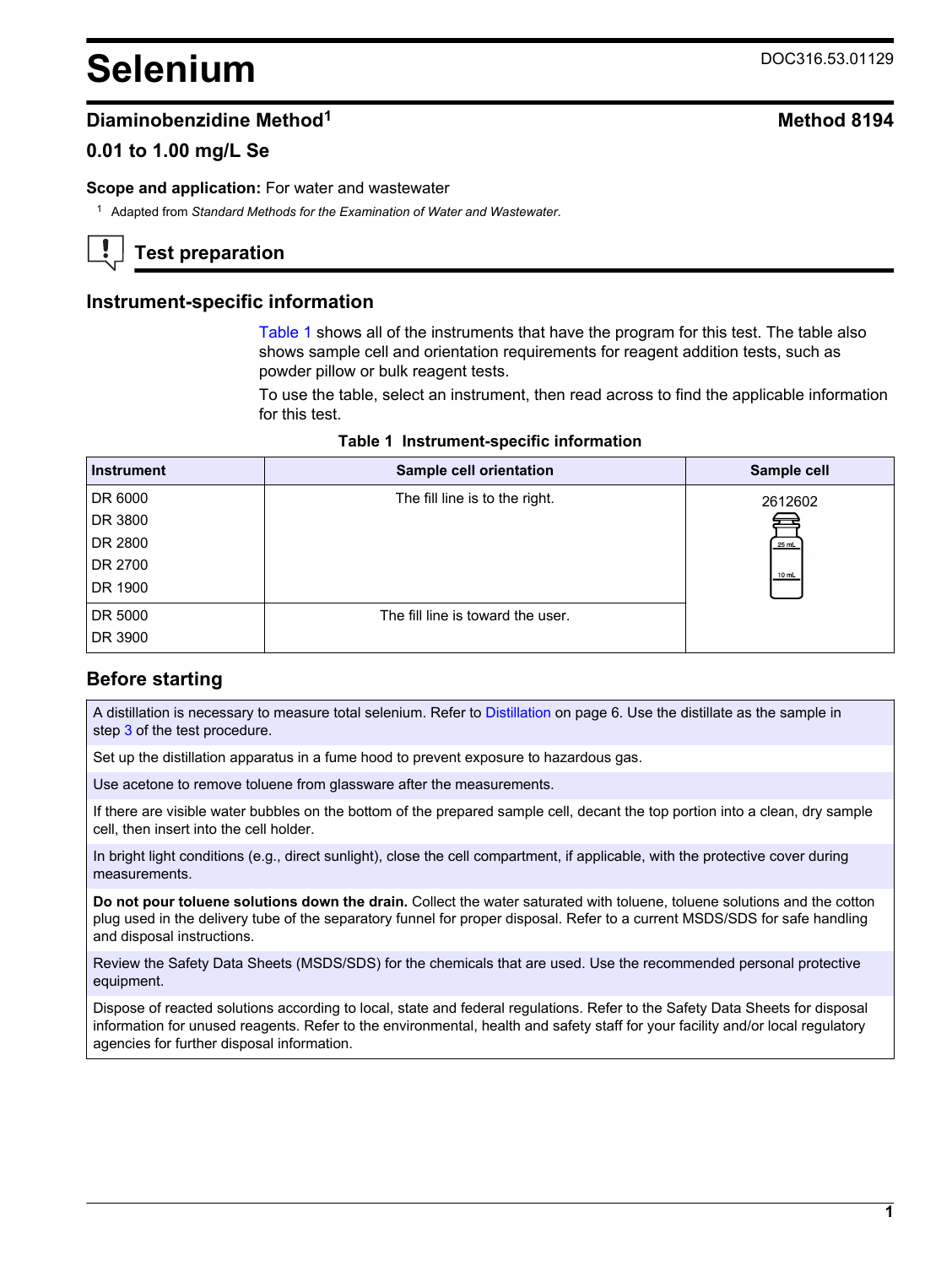#### **Items to collect**

| <b>Description</b>                                                                                                                    | Quantity         |
|---------------------------------------------------------------------------------------------------------------------------------------|------------------|
| Buffer Solution, sulfate type, pH 2.0                                                                                                 | $10 \text{ mL}$  |
| Distillation reagents and apparatus, refer to Consumables and replacement items on page 9                                             |                  |
| Cotton ball                                                                                                                           | $\mathbf{1}$     |
| Cylinder, Graduated: 50-mL and 100-mL                                                                                                 | 1 of each        |
| Diaminobenzidine, tetrahydrochloride                                                                                                  | 0.1 g            |
| Dropper, 0.5 and 1.0 mL marks, one glass and one plastic                                                                              | 1 of each        |
| Flask, Erlenmeyer, 500-mL                                                                                                             | 2                |
| Funnel, separatory, 250-mL                                                                                                            | $\overline{2}$   |
| Hot Plate, 7-inch                                                                                                                     | 1                |
| Pipet, volumetric, 5-mL, plus safety bulb filler                                                                                      | 1                |
| Potassium Hydroxide Standard Solution, 12 N                                                                                           | 4 mL             |
| Ring support (3-inch) and stand                                                                                                       | 2                |
| Sample cells (For information about sample cells, adapters or light shields, refer to Instrument-<br>specific information on page 1.) | 2                |
| Spoons, measuring, 0.2 and 0.05 g                                                                                                     | 1 of each        |
| TitraVer <sup>®</sup> Hardness Reagent                                                                                                | 0.4 <sub>q</sub> |
| Toluene, ACS                                                                                                                          | 60 mL            |
| Water, deionized                                                                                                                      | 100 mL           |

Refer to [Consumables and replacement items](#page-8-0) on page 9 for order information.

#### **Sample collection and storage**

- Collect samples in clean glass or plastic bottles that have been cleaned with 6 N (1:1) hydrochloric acid and rinsed with deionized water.
- To preserve samples for later analysis, adjust the sample pH to less than 2 with Nitric acid (approximately 2 mL per liter). No acid addition is necessary if the sample is tested immediately.
- Keep the preserved samples at room temperature for a maximum of 6 months.
- Before analysis, adjust the pH to 1-2 with 5 N Sodium Hydroxide Standard Solution.
- Correct the test result for the dilution caused by the volume additions.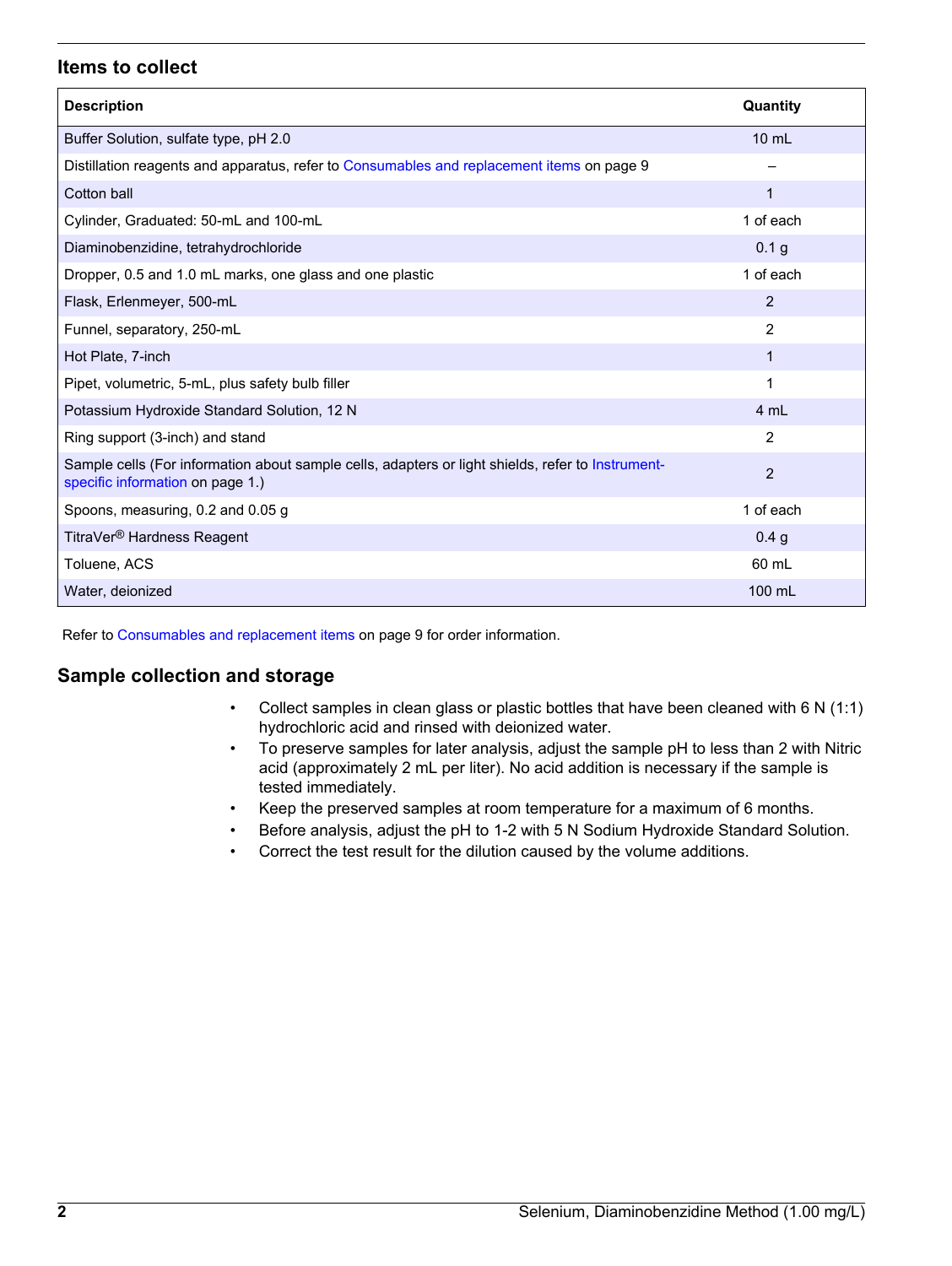### **Test procedure**



**1.** Start program **640 Selenium**. For information about sample cells, adapters or light shields, refer to [Instrument-specific](#page-0-1) [information](#page-0-1) on page 1.

*Note: Although the program name can be different between instruments, the program number does not change.*



**2. Prepare the blank:** Use a graduated cylinder to add 100 mL of deionized water into a 500-mL Erlenmeyer flask. Put a mark on the flask to identify the flask as the blank.



**3. Prepare the sample:** Use a graduated cylinder to add 100 mL of sample into a 500-mL Erlenmeyer flask. Put a mark on the flask to identify the flask as the sample.



**4.** Add a 0.2-g spoonful of TitraVer Hardness Reagent to each flask.





- **5.** Swirl to mix. **6.** Add a 0.05-g spoonful of diaminobenzidene tetrahydrochloride to each flask.
- 
- 



**7.** Swirl to mix. **8. For non-distilled samples:** Add 5.0 mL of Buffer Solution, sulfate type, pH 2.0 to each flask.

#### **For distilled samples:**

Adjust the pH of the distillate to pH  $2.7 \pm 0.2$  with  $5 N$ Sodium Hydroxide Standard Solution. Adjust the pH of the blank to pH  $2.7 \pm 0.2$ with 5.25 N Sulfuric Acid Standard Solution.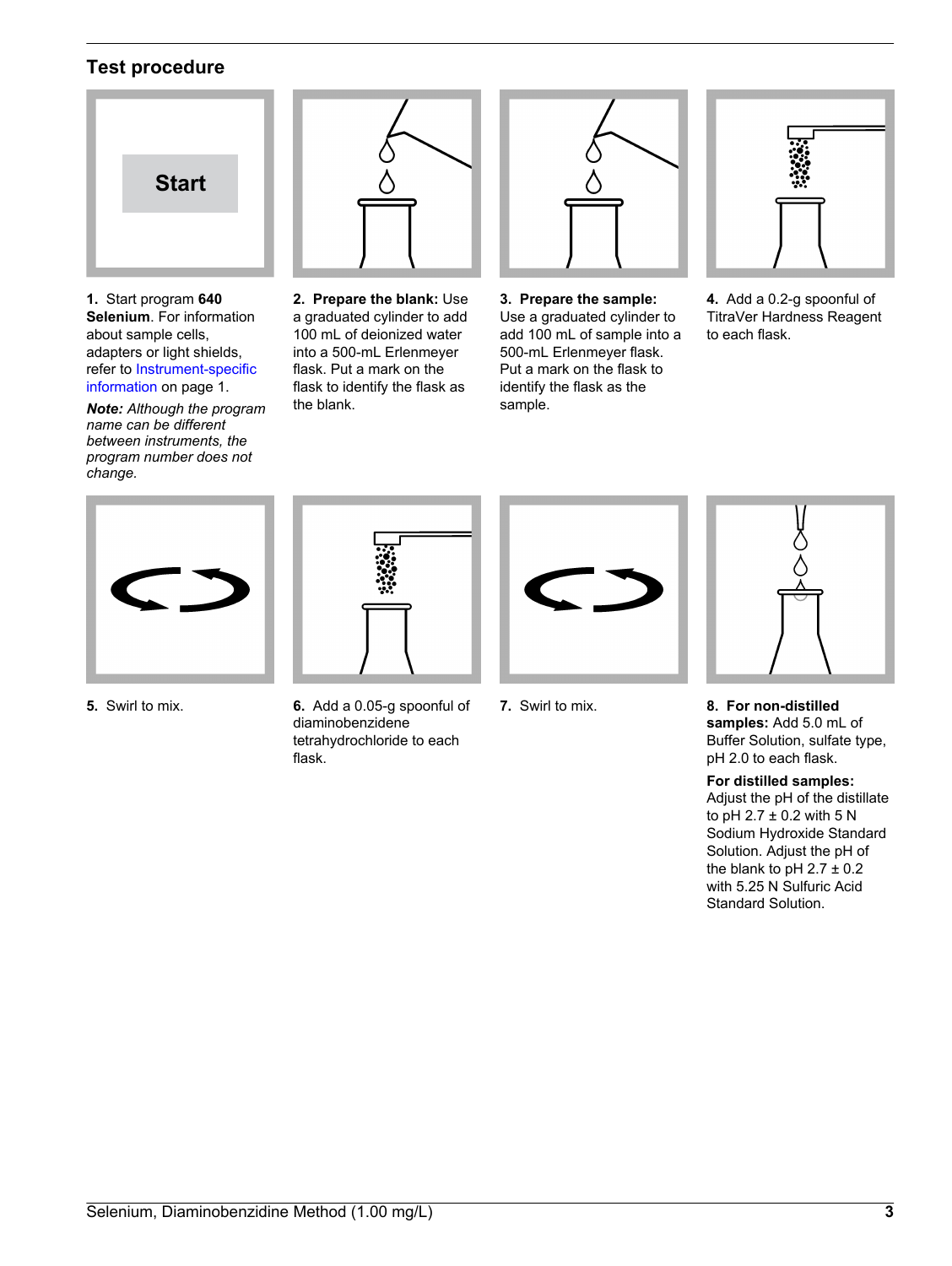



**9.** Swirl to mix. **10.** Put each flask on a hot plate and heat to a gentle boil.



**11.** Start the instrument timer. A 5-minute reaction time starts.

Continue to carefully boil the contents during this time period. Do not boil more than 1 minute after the timer expires.

A yellow color forms if selenium is in the solution.



**12.** When the timer expires, remove both flasks from the hot plate. Decrease the temperature of the flasks to approximately 25 ºC (77 ºF) in a water bath.



**13.** Pour the contents of each flask into separate 250-mL separatory funnels. Identify the funnels as "blank" and "sample". Place each funnel in a support ring on a stand.



**14.** Use a calibrated 1.0-mL plastic dropper to add 2.0 mL of 12 N Potassium Hydroxide Standard Solution to each funnel. Put the stopper on the funnels.



**15.** Shake each funnel to mix.



**16.** Add 30 mL of toluene to each funnel. Put the stopper on the funnels.

*Note: Gas inhalation hazard. Use toluene only in a fume hood or with sufficient airflow to prevent exposure to hazardous gas.*



**17.** Swirl and invert each funnel, then open the stopcock to vent the funnel. Close the stopcock. Do this step two times with each funnel.



**18.** Start the instrument timer. A 30-second reaction time starts.



**19.** During this time, vigorously shake the funnel that contains the blank.



**20.** Start the instrument timer. A 30-second reaction time starts.

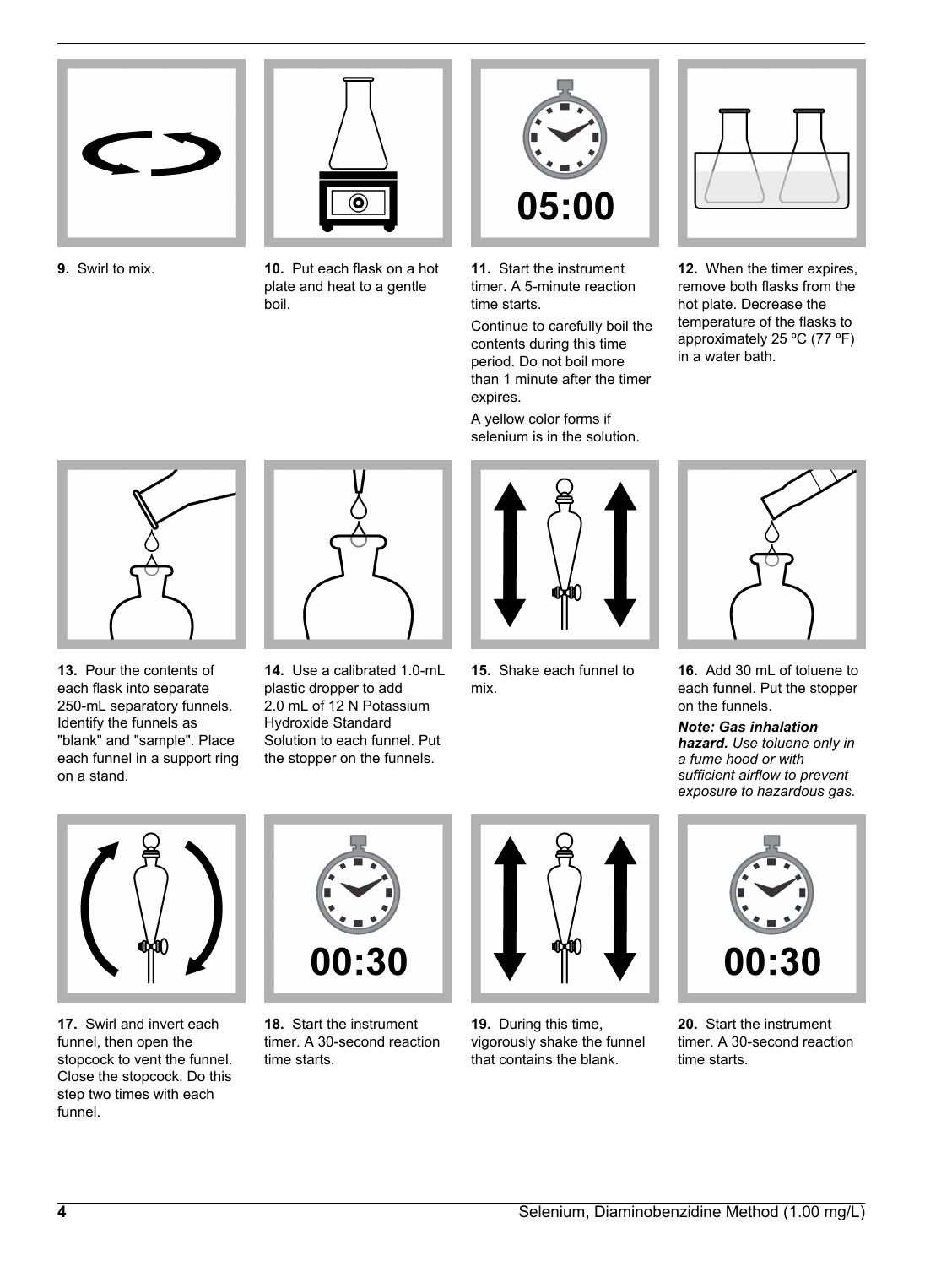

**21.** During this time, vigorously shake the funnel that contains the sample.



**22.** Start the instrument timer. A 4-minute reaction time starts.



**23.** When the timer expires, remove the stopper and drain the lower water layer from each funnel and retain for disposal. Complete steps 24–29

within 5 minutes after the timer expires. Measure the color as soon as possible.



**24.** Insert a dry cotton plug into the outlet tube of each separatory funnel to filter the toluene and remove water or suspended particles. Identify the sample cells as blank and sample. Slowly drain the toluene from the funnels into the respective sample cells. Close the sample cells with stoppers.



**25.** Clean the blank sample cell.

**29.** Insert the prepared sample into the cell holder.



**26.** Insert the blank into the cell holder.



**30.** Push **READ**. Results show in mg/L Se.



**27.** Push **ZERO**. The display shows 0.00 mg/L Se.



**28.** Clean the prepared sample cell.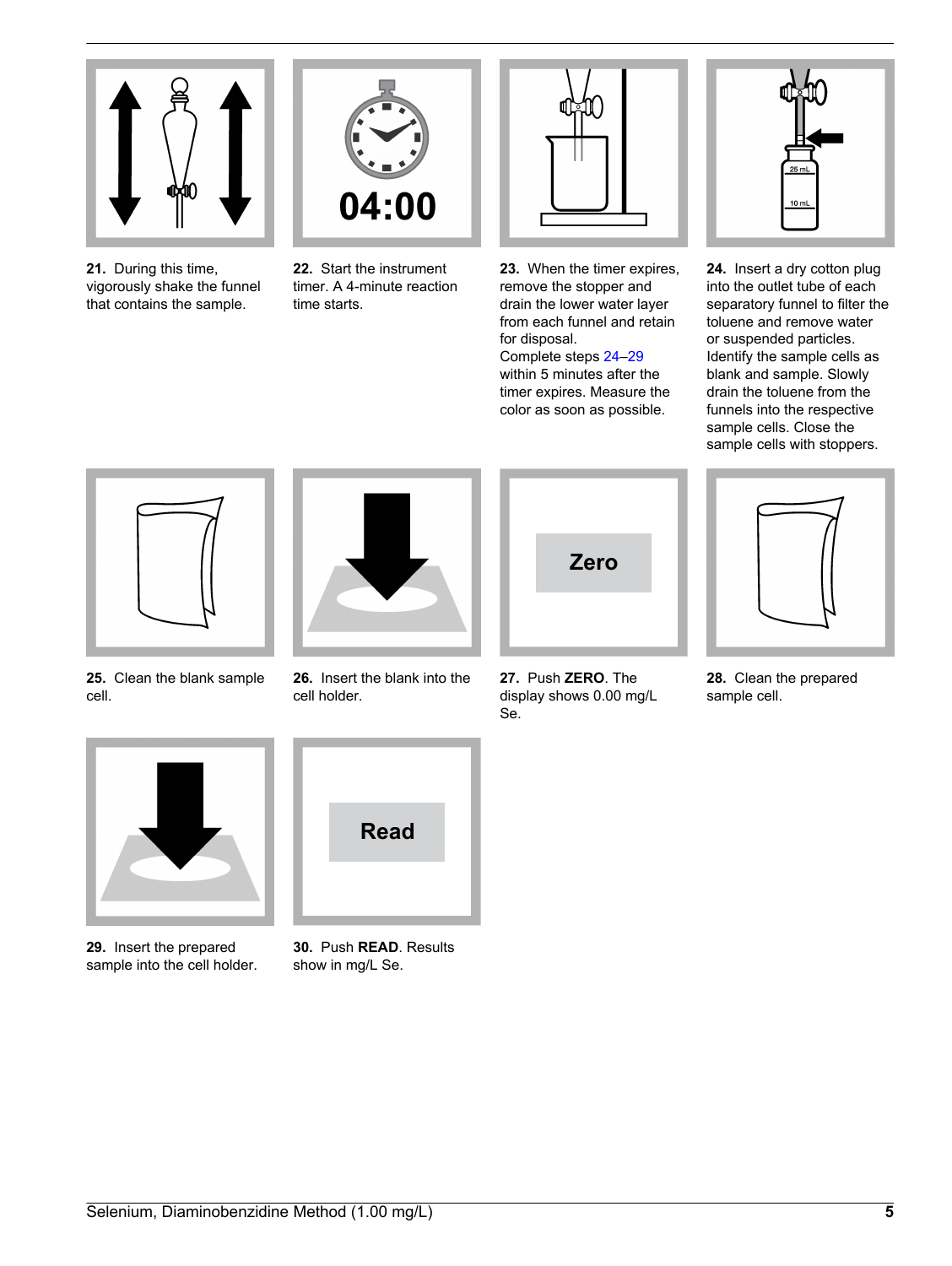#### **Interferences**

There are no positive inorganic interferences with this method. Any other interferences can be removed by distilling the sample. Refer to [Table 2](#page-5-1).

<span id="page-5-1"></span><span id="page-5-0"></span>

| Interfering substance                                          | Interference level                                                                             |  |  |  |
|----------------------------------------------------------------|------------------------------------------------------------------------------------------------|--|--|--|
| Ferric iron                                                    | Up to 2.5 mg/L. Distill sample to eliminate interference.                                      |  |  |  |
| Manganese                                                      | Will not interfere.                                                                            |  |  |  |
| Strong oxidizing agents (i.e., iodine, bromine or<br>chlorine) | Can react with the indicator to give low results. Distill sample to eliminate<br>interference. |  |  |  |

#### **Table 2 Interfering substances**

## **Distillation**



## **W A R N I N G**

Gas inhalation hazard. Operate the instrument in a fume hood to prevent exposure to hazardous gas.

The use of a strong acid and oxidizer at high temperatures is necessary for this distillation. To prevent personal injury, observe all laboratory safety precautions when operating the distilling apparatus.

To remove most interferences, distill the sample, then use the distilled sample in the test procedure.

#### **Prepare the distillation solution:**

- **1.** Measure 500 mL of sample into a 1000-mL beaker.
- **2.** Add 1 mL of Methyl Orange Indicator Solution. Stir with a glass rod.
- **3.** Use a dropper to add 0.1 N Hydrochloric Acid Standard Solution, one drop at a time until the solution is pink. Then add 2 mL more of 0.1 N Hydrochloric Acid Standard Solution.
- **4.** Use a pipet to add 5.0 mL Calcium Chloride Solution. Mix well.
- **5.** Use a dropper to add 1-g/L Potassium Permanganate Standard Solution, one drop at a time until the solution is purple.
- **6.** Put the beaker on a hot plate. Heat the solution until the volume is approximately 250 mL. As needed, add 1-g/L Potassium Permanganate Solution to keep the solution purple.
	- *Note: Any precipitate formed at this step is manganese dioxide and can be ignored.*
- **7.** Let the temperature of the solution decrease until room temperature.

#### **Distillation procedure:**

- **1.** Set up the distillation apparatus for general purpose distillation. Refer to the Distillation Apparatus manual for proper assembly.
- **2.** Pour the distillation solution into the distillation flask. Add a magnetic stir bar to the flask.
- **3.** Use a pipet to add 5.0 mL of 0.1 N Sodium Hydroxide Standard Solution into the flask.
- **4.** Set the stirrer power to on. Set the stir control to 5.
- **5.** Turn on the water and adjust to maintain a steady flow through the condenser.
- **6.** Set the heat control to 10.
- **7.** When only a few milliliters are left in the distillation flask, set the heater power to off. Discard the distillate in the Erlenmeyer flask.
- **8.** Let the temperature of the flask decrease to 20–25 ºC (68–77 ºF).
- **9.** Add 50 mL of 19.2 N Sulfuric Acid Standard Solution to the flask.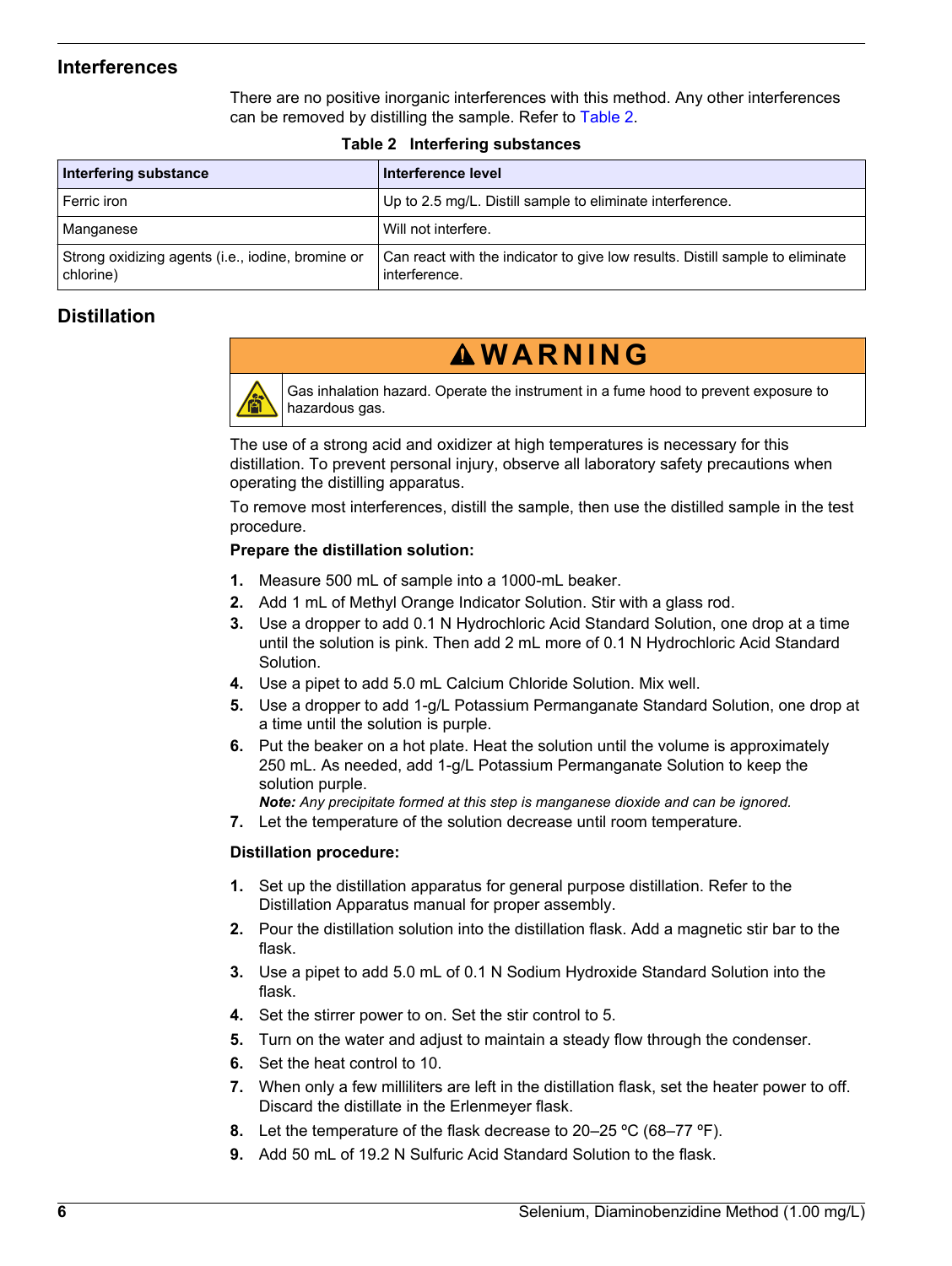- **10.** Add 10 grams of Potassium Bromide to the flask.
- **11.** Add 75 mL of deionized water to a 250-mL beaker. Place the beaker under the drip tube. Use a laboratory jack to elevate the beaker so the tube extends below the level of the water.
- **12.** Add 1.0 mL of 30% hydrogen peroxide solution to the distillation flask. Set the stir control to 5 and the heat control to 10. Put the cap on the distillation flask.
- **13.** Apply heat to the distillation flask until the yellow color is gone from the apparatus, including the J-tube and condenser. Remove the beaker from under the drip tube.
- **14.** Set the heater power to off. Let the temperature of the J-tube and condenser decrease until room temperature. Rinse them with deionized water. Add the rinse water to the 250-mL beaker. The total volume in the beaker must be approximately 100 mL.
- **15.** Add the Phenol Solution, 1 drop at a time, to the distilled sample to remove the bromine color (a white precipitate forms).
- **16.** Let the precipitate settle. Use a dropper to collect approximately 5 mL of the clear, colorless distillate and add it to a test tube.
- **17.** Add 2 drops of Phenol Solution to test for completeness of precipitation. If the solution contains residual bromide, a white turbidity or precipitate will form. Go to the next step. If there is no turbidity or precipitate, pour the 5 mL aliquot back into the beaker and go to step [19.](#page-6-0)
- **18.** Pour the 5-mL aliquot back into the beaker. Continue to add Phenol Solution until there is no turbidity in subsequent 5-mL aliquots.
- **19.** Pour the entire sample into a 500-mL volumetric flask. Rinse the beaker with deionized water and add the rinse water to the flask.
- **20.** Dilute to the mark with deionized water. Put the stopper on the flask and mix well. The distillate is now ready for analysis.

#### <span id="page-6-0"></span>**Accuracy check**

#### **Standard additions method (sample spike)**

Use the standard additions method (for applicable instruments) to validate the test procedure, reagents and instrument and to find if there is an interference in the sample. Items to collect:

- 1000-mg/L Selenium Standard Solution
- 100-mL volumetric flask
- 10-mL volumetric pipet and pipet bulb
- Deionized water
- Pipet, TenSette®, 0.1–1.0 mL and tips
- **1.** Prepare a 100-mg/L Selenium standard solution as follows:
	- **a.** Use a pipet to add 10 mL of a 1000-mg/L selenium standard solution into a 100 mL volumetric flask.
	- **b.** Dilute to the 100-mL mark with deionized water. Mix well. Prepare this solution daily.
- **2.** Use the test procedure to measure the concentration of the sample, then keep the (unspiked) sample in the instrument.
- **3.** Go to the Standard Additions option in the instrument menu.
- **4.** Select the values for standard concentration, sample volume and spike volumes.
- **5.** Prepare three spiked samples: use the TenSette pipet to add 0.1 mL, 0.2 mL and 0.3 mL of the prepared standard solution, respectively, to three 100-mL portions of fresh sample. Mix well.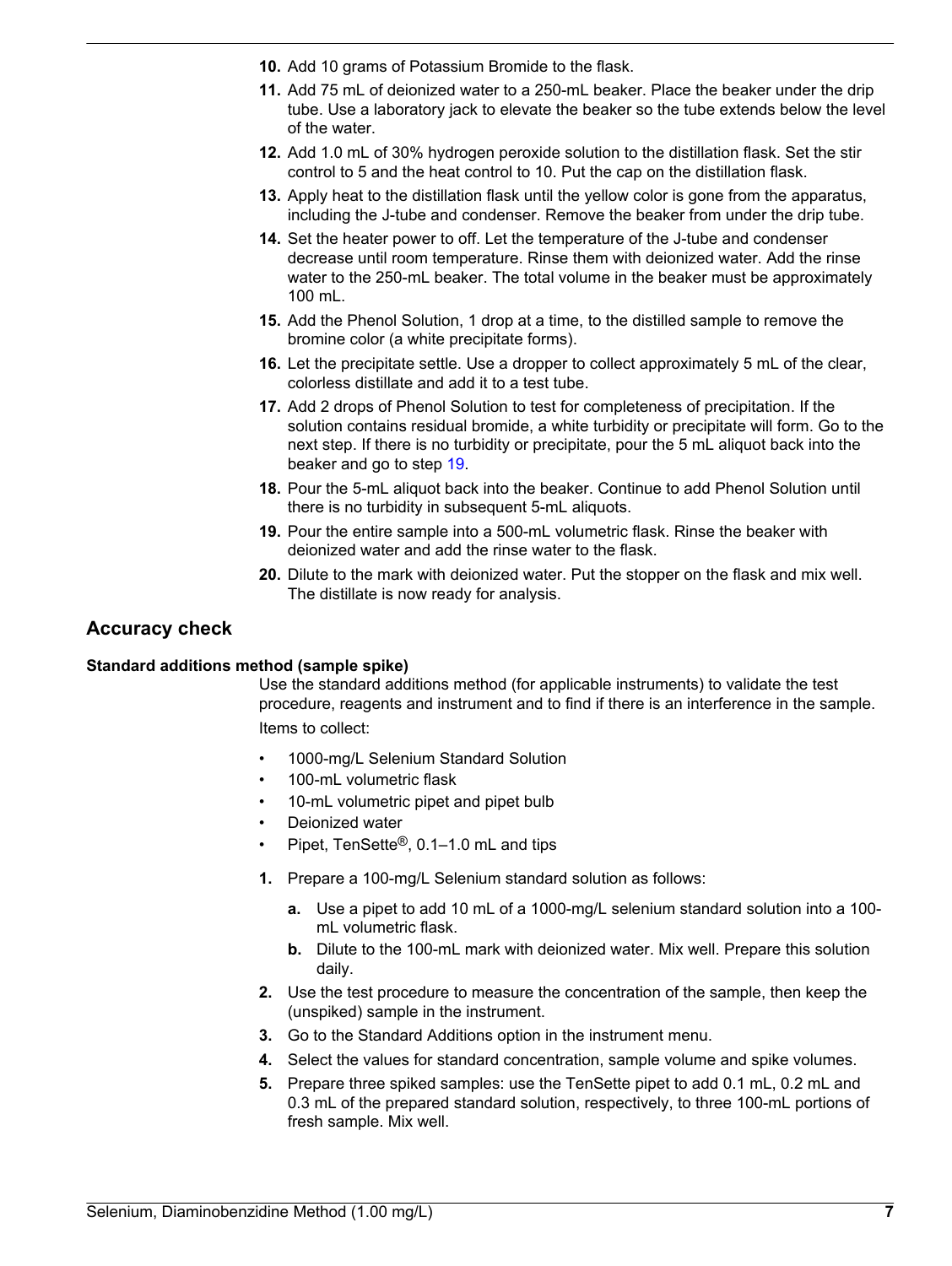- **6.** Use the test procedure to measure the concentration of each of the spiked samples. Start with the smallest sample spike. Measure each of the spiked samples in the instrument.
- **7.** Select **Graph** to compare the expected results to the actual results.

*Note: If the actual results are significantly different from the expected results, make sure that the sample volumes and sample spikes are measured accurately. The sample volumes and sample spikes that are used should agree with the selections in the standard additions menu. If the results are not within acceptable limits, the sample may contain an interference.*

#### **Standard solution method**

Use the standard solution method to validate the test procedure, the reagents and the instrument.

Items to collect:

- 1000-mg/L Selenium Standard Solution
- 100-mL volumetric flask
- 200-mL volumetric flask
- Pipet, TenSette®, 1.0–10 mL and tips
- Deionized water
- **1.** Prepare a 100-mg/L selenium stock solution as follows:
	- **a.** Use a pipet to add 10 mL of a 1000-mg/L Selenium Standard Solution into a 100 mL volumetric flask.
	- **b.** Dilute to the mark with deionized water. Mix well. Prepare the stock solution each day.
- **2.** Prepare a 0.5-mg/L selenium standard solution as follows:
	- **a.** Use a pipet to add 1.00 mL of the 100-mg/L selenium stock solution into a 200 mL volumetric flask.
	- **b.** Dilute to the mark with deionized water. Mix well. Prepare the standard solution each day.
- **3.** Use the test procedure to measure the concentration of the prepared standard solution.
- **4.** Compare the expected result to the actual result.

*Note: The factory calibration can be adjusted slightly with the standard adjust option so that the instrument shows the expected value of the standard solution. The adjusted calibration is then used for all test results. This adjustment can increase the test accuracy when there are slight variations in the reagents or instruments.*

#### **Method performance**

The method performance data that follows was derived from laboratory tests that were measured on a spectrophotometer during ideal test conditions. Users can get different results under different test conditions.

| Program | <b>Standard</b> | Precision (95% confidence interval) | <b>Sensitivity</b><br>Concentration change per 0.010 Abs change |
|---------|-----------------|-------------------------------------|-----------------------------------------------------------------|
| 640     | $0.50$ mg/L Se  | 0.47-0.53 mg/L Se                   | $0.01$ mg/L Se                                                  |

#### **Summary of Method**

An EDTA masking agent is added to the sample to remove interferences such as iron. The addition of a sulfate buffer adjusts the sample to the optimum pH of 1 to 2. Under these conditions, diaminobenzidine reacts with selenite  $(Se<sup>4+</sup>)$ . The reaction gives a yellow piazselenol complex, which is extracted and the color intensity measured colorimetrically. Sample distillation is necessary to measure selenium as  $\text{Se}^{2+}$  or  $\text{Se}^{6+}$ . The measurement wavelength is 420 nm.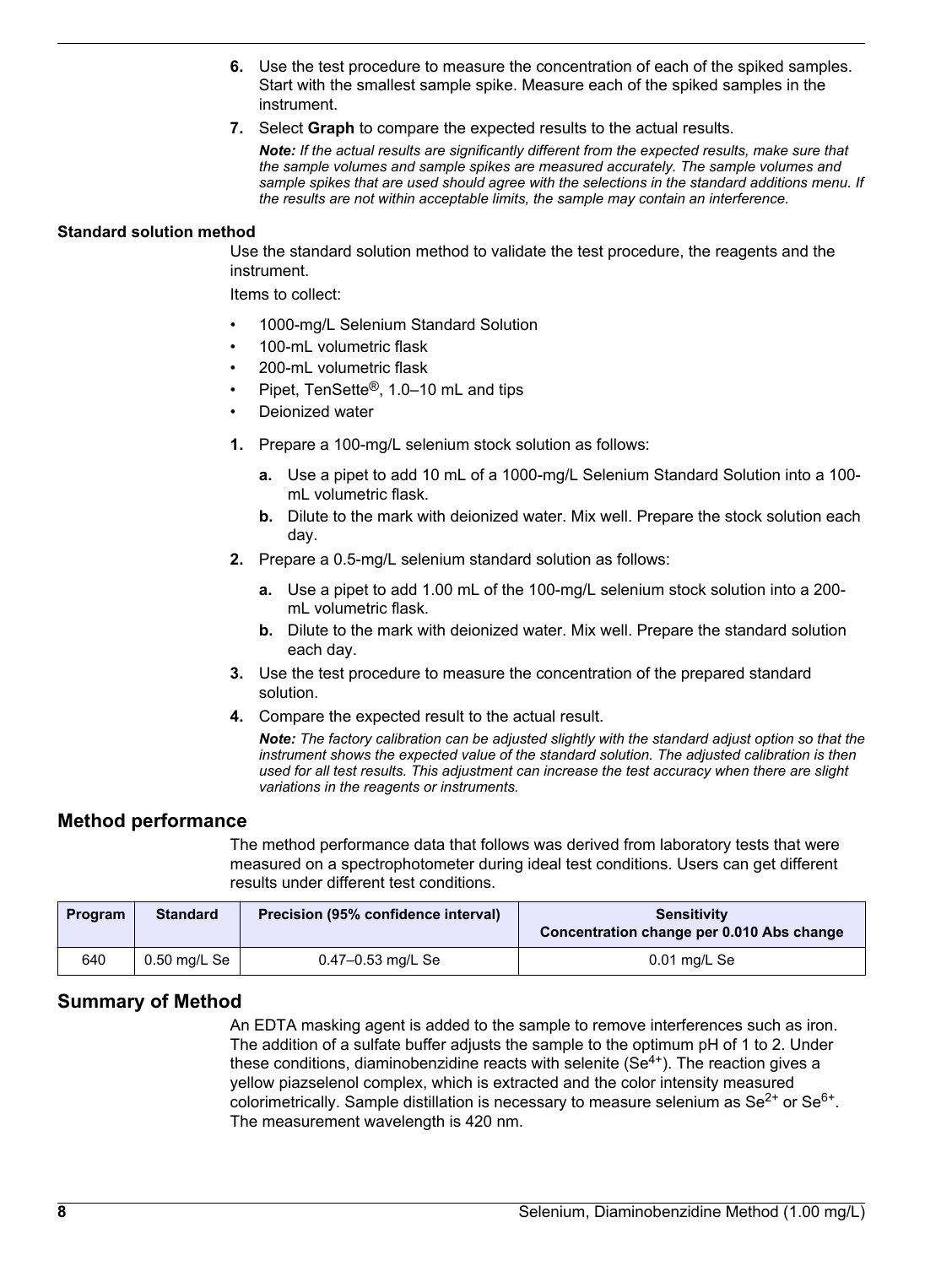## <span id="page-8-0"></span>**Consumables and replacement items**

#### **Required reagents**

| <b>Description</b>                                        | <b>Quantity/test</b> | <b>Unit</b>      | Item no. |
|-----------------------------------------------------------|----------------------|------------------|----------|
| Selenium Reagent Set (100 tests <sup>1</sup> ), includes: |                      |                  | 2244200  |
| Buffer Solution, sulfate type, pH 2.0                     | $10 \text{ ml}$      | 500 ml           | 45249    |
| Diaminobenzidine, tetrahydrochloride                      | 0.1 g                | 5 <sub>q</sub>   | 706222   |
| Potassium Hydroxide Standard Solution, 12 N (x2)          | 4 mL                 | $100 \text{ ml}$ | 23032    |
| TitraVer <sup>®</sup> Hardness Reagent, ACS               | 0.4 <sub>q</sub>     | 100q             | 20426    |
| Toluene, ACS                                              | 60 ml                | 4 L              | 1447017  |
| Water, deionized                                          | varies               | 4 L              | 27256    |

 $1$  This test requires a reagent blank. The number of tests shown refers to any combination of samples and blanks.

#### **Required apparatus**

| <b>Description</b>                                            | <b>Quantity/test</b> | Unit     | Item no. |
|---------------------------------------------------------------|----------------------|----------|----------|
| Cotton Balls, absorbent                                       | $\mathbf 1$          | 100/pkg  | 257201   |
| Cylinder, graduated, 50-mL                                    | 1                    | each     | 50841    |
| Cylinder, graduated, 100-mL                                   | 1                    | each     | 50842    |
| Dropper, measuring, 0.5-mL and 1.0-mL glass                   | 1                    | 5/pkg    | 1419705  |
| Dropper, measuring, 0.5-mL and 1.0-mL plastic                 | 2                    | 20/pkg   | 2124720  |
| Flask, Erlenmeyer, 500-mL                                     | 2                    | each     | 50549    |
| Funnel, separatory, 250-mL                                    | 2                    | each     | 52046    |
| Hot plate, 7 inch x 7 inch, digital, 120 VAC                  | 1                    | each     | 2881500  |
| Hot plate, stirrer, 220-240 VAC                               | $\mathbf{1}$         | each     | 2881602  |
| Pipet, volumetric, Class A, 5.00-mL                           | 1                    | each     | 1451537  |
| Pipet filler, safety bulb                                     | 1                    | each     | 1465100  |
| Ring, support, (3-inch) 83-mm                                 | 2                    | each     | 58000    |
| Sample Cells, 1-inch square, 25 mL with stopper, matched pair | 2                    | $2$ /pkg | 2612602  |
| Spoon, measuring, 0.05-g                                      | 1                    | each     | 49200    |
| Spoon, measuring, 0.2-g                                       | 1                    | each     | 63800    |
| Support, Ring Stand, 5-inch x 8-inch base                     | 1                    | each     | 56300    |

#### **Distillation reagents and apparatus**

| <b>Description</b>                           | Unit              | Item no. |
|----------------------------------------------|-------------------|----------|
| Calcium Chloride Solution                    | 1000 mL           | 42853    |
| Hydrochloric Acid Standard Solution, 0.1 N   | $1000 \text{ ml}$ | 1481253  |
| Hydrogen Peroxide, 30%, ACS                  | 473 ml            | 14411    |
| Methyl Orange Indicator Solution, (0.50-g/L) | 500 mL            | 14849    |
| Phenol Solution, 30-g/L                      | $29$ mL           | 211220   |
| Potassium Permanganate Solution, 1-g/L       | $100 \text{ mL}$  | 1416442  |
| Potassium Bromide, ACS grade <sup>1</sup>    |                   |          |
| Sodium Hydroxide Standard Solution, 0.100 N  | 1000 mL           | 19153    |

Selenium, Diaminobenzidine Method (1.00 mg/L) **9**